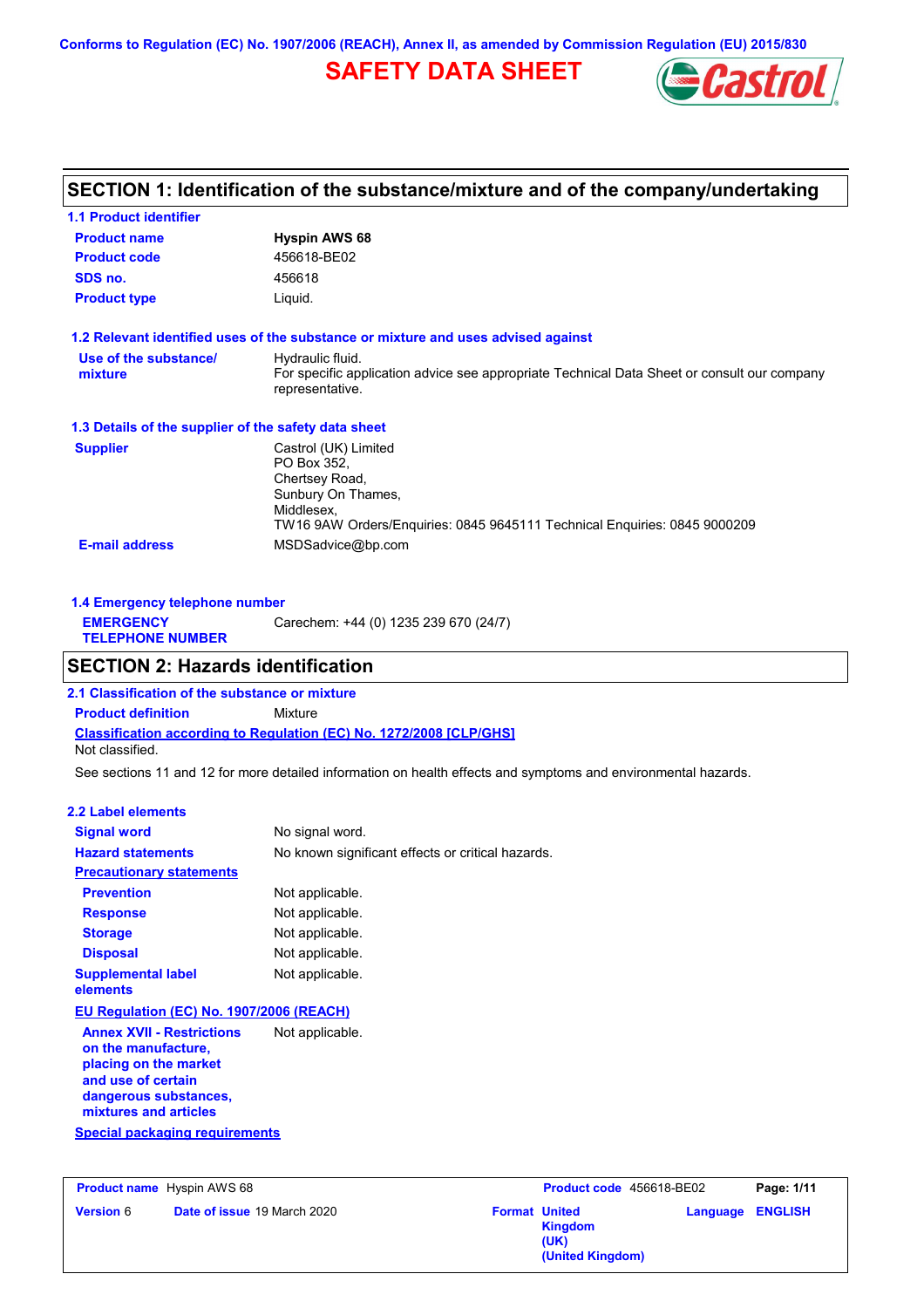# **SECTION 2: Hazards identification**

| <b>Containers to be fitted</b>                                                                                           | Not applicable.                                                                                                                                                                                                                                                                        |  |  |  |
|--------------------------------------------------------------------------------------------------------------------------|----------------------------------------------------------------------------------------------------------------------------------------------------------------------------------------------------------------------------------------------------------------------------------------|--|--|--|
| with child-resistant<br>fastenings                                                                                       |                                                                                                                                                                                                                                                                                        |  |  |  |
| <b>Tactile warning of danger</b>                                                                                         | Not applicable.                                                                                                                                                                                                                                                                        |  |  |  |
| 2.3 Other hazards                                                                                                        |                                                                                                                                                                                                                                                                                        |  |  |  |
| <b>Results of PBT and vPvB</b><br>assessment                                                                             | Product does not meet the criteria for PBT or vPvB according to Regulation (EC) No. 1907/2006.<br>Annex XIII.                                                                                                                                                                          |  |  |  |
| <b>Product meets the criteria</b><br>for PBT or vPvB according<br>to Regulation (EC) No.<br><b>1907/2006, Annex XIII</b> | This mixture does not contain any substances that are assessed to be a PBT or a vPvB.                                                                                                                                                                                                  |  |  |  |
| Other hazards which do<br>not result in classification                                                                   | Defatting to the skin.<br>Note: High Pressure Applications<br>Injections through the skin resulting from contact with the product at high pressure constitute a<br>major medical emergency.<br>See 'Notes to physician' under First-Aid Measures, Section 4 of this Safety Data Sheet. |  |  |  |

# **SECTION 3: Composition/information on ingredients**

Mixture

### **3.2 Mixtures**

**Product definition**

Highly refined base oil (IP 346 DMSO extract < 3%). Proprietary performance additives.

### **This product does not contain any hazardous ingredients at or above regulated thresholds.**

## **SECTION 4: First aid measures**

### **4.1 Description of first aid measures**

| Eye contact                       | In case of contact, immediately flush eyes with plenty of water for at least 15 minutes. Eyelids<br>should be held away from the eyeball to ensure thorough rinsing. Check for and remove any<br>contact lenses. Get medical attention. |
|-----------------------------------|-----------------------------------------------------------------------------------------------------------------------------------------------------------------------------------------------------------------------------------------|
| <b>Skin contact</b>               | Wash skin thoroughly with soap and water or use recognised skin cleanser. Remove<br>contaminated clothing and shoes. Wash clothing before reuse. Clean shoes thoroughly before<br>reuse. Get medical attention if irritation develops.  |
| <b>Inhalation</b>                 | If inhaled, remove to fresh air. Get medical attention if symptoms occur.                                                                                                                                                               |
| <b>Ingestion</b>                  | Do not induce vomiting unless directed to do so by medical personnel. Get medical attention if<br>symptoms occur.                                                                                                                       |
| <b>Protection of first-aiders</b> | No action shall be taken involving any personal risk or without suitable training.                                                                                                                                                      |

#### **4.2 Most important symptoms and effects, both acute and delayed**

See Section 11 for more detailed information on health effects and symptoms.

| <b>Potential acute health effects</b> |                                                                                                                   |
|---------------------------------------|-------------------------------------------------------------------------------------------------------------------|
| <b>Inhalation</b>                     | Vapour inhalation under ambient conditions is not normally a problem due to low vapour<br>pressure.               |
| <b>Ingestion</b>                      | No known significant effects or critical hazards.                                                                 |
| <b>Skin contact</b>                   | Defatting to the skin. May cause skin dryness and irritation.                                                     |
| Eye contact                           | No known significant effects or critical hazards.                                                                 |
|                                       | Delayed and immediate effects as well as chronic effects from short and long-term exposure                        |
| <b>Inhalation</b>                     | Overexposure to the inhalation of airborne droplets or aerosols may cause irritation of the<br>respiratory tract. |
| <b>Ingestion</b>                      | Ingestion of large quantities may cause nausea and diarrhoea.                                                     |
| <b>Skin contact</b>                   | Prolonged or repeated contact can defat the skin and lead to irritation and/or dermatitis.                        |
| <b>Eye contact</b>                    | Potential risk of transient stinging or redness if accidental eye contact occurs.                                 |

### **4.3 Indication of any immediate medical attention and special treatment needed**

| <b>Product name</b> Hyspin AWS 68 |                                    | Product code 456618-BE02 |                                            | Page: 2/11              |  |
|-----------------------------------|------------------------------------|--------------------------|--------------------------------------------|-------------------------|--|
| <b>Version 6</b>                  | <b>Date of issue 19 March 2020</b> | <b>Format United</b>     | <b>Kingdom</b><br>(UK)<br>(United Kingdom) | <b>Language ENGLISH</b> |  |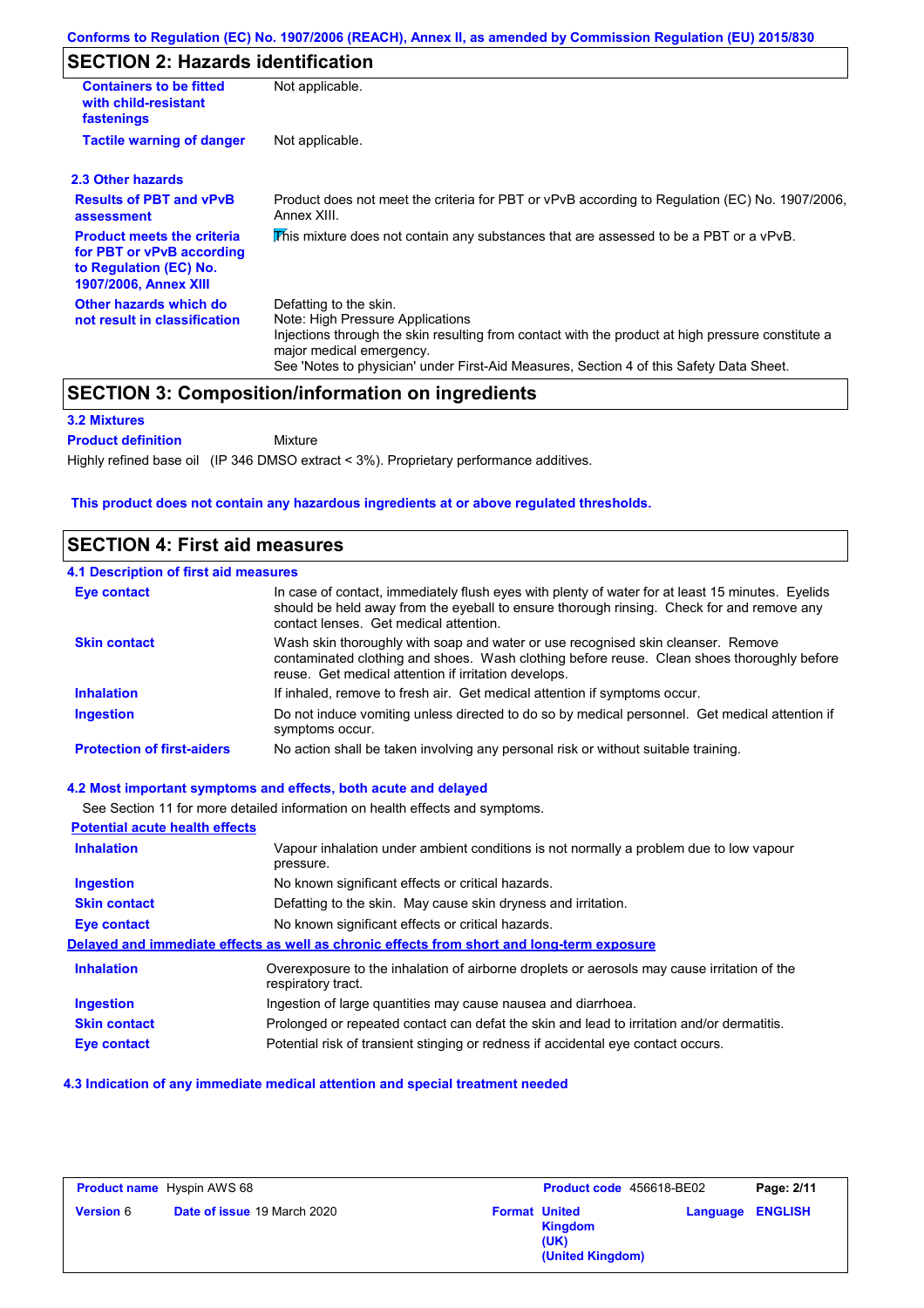# **SECTION 4: First aid measures**

| <b>Notes to physician</b>                           | Treatment should in general be symptomatic and directed to relieving any effects.<br>Note: High Pressure Applications<br>Injections through the skin resulting from contact with the product at high pressure constitute a<br>major medical emergency. Injuries may not appear serious at first but within a few hours tissue<br>becomes swollen, discoloured and extremely painful with extensive subcutaneous necrosis.<br>Surgical exploration should be undertaken without delay. Thorough and extensive debridement<br>of the wound and underlying tissue is necessary to minimise tissue loss and prevent or limit<br>permanent damage. Note that high pressure may force the product considerable distances<br>along tissue planes. |
|-----------------------------------------------------|--------------------------------------------------------------------------------------------------------------------------------------------------------------------------------------------------------------------------------------------------------------------------------------------------------------------------------------------------------------------------------------------------------------------------------------------------------------------------------------------------------------------------------------------------------------------------------------------------------------------------------------------------------------------------------------------------------------------------------------------|
| $C$ E $C$ TI $\Omega$ bi E. Einefinishem meagailmea |                                                                                                                                                                                                                                                                                                                                                                                                                                                                                                                                                                                                                                                                                                                                            |

# **SECTION 5: Firefighting measures**

| 5.1 Extinguishing media                                   |                                                                                                                                                                                                                                                                                                                                                                   |
|-----------------------------------------------------------|-------------------------------------------------------------------------------------------------------------------------------------------------------------------------------------------------------------------------------------------------------------------------------------------------------------------------------------------------------------------|
| <b>Suitable extinguishing</b><br>media                    | In case of fire, use foam, dry chemical or carbon dioxide extinguisher or spray.                                                                                                                                                                                                                                                                                  |
| <b>Unsuitable extinguishing</b><br>media                  | Do not use water jet. The use of a water jet may cause the fire to spread by splashing the<br>burning product.                                                                                                                                                                                                                                                    |
| 5.2 Special hazards arising from the substance or mixture |                                                                                                                                                                                                                                                                                                                                                                   |
| <b>Hazards from the</b><br>substance or mixture           | In a fire or if heated, a pressure increase will occur and the container may burst.                                                                                                                                                                                                                                                                               |
| <b>Hazardous combustion</b><br>products                   | Combustion products may include the following:<br>carbon oxides (CO, CO <sub>2</sub> ) (carbon monoxide, carbon dioxide)                                                                                                                                                                                                                                          |
| 5.3 Advice for firefighters                               |                                                                                                                                                                                                                                                                                                                                                                   |
| <b>Special precautions for</b><br>fire-fighters           | No action shall be taken involving any personal risk or without suitable training. Promptly<br>isolate the scene by removing all persons from the vicinity of the incident if there is a fire.                                                                                                                                                                    |
| <b>Special protective</b><br>equipment for fire-fighters  | Fire-fighters should wear appropriate protective equipment and self-contained breathing<br>apparatus (SCBA) with a full face-piece operated in positive pressure mode. Clothing for fire-<br>fighters (including helmets, protective boots and gloves) conforming to European standard EN<br>469 will provide a basic level of protection for chemical incidents. |

# **SECTION 6: Accidental release measures**

|                                                          | 6.1 Personal precautions, protective equipment and emergency procedures                                                                                                                                                                                                                                                                                                                        |
|----------------------------------------------------------|------------------------------------------------------------------------------------------------------------------------------------------------------------------------------------------------------------------------------------------------------------------------------------------------------------------------------------------------------------------------------------------------|
| For non-emergency<br>personnel                           | No action shall be taken involving any personal risk or without suitable training. Evacuate<br>surrounding areas. Keep unnecessary and unprotected personnel from entering. Do not touch<br>or walk through spilt material. Floors may be slippery; use care to avoid falling. Put on<br>appropriate personal protective equipment.                                                            |
| For emergency responders                                 | If specialised clothing is required to deal with the spillage, take note of any information in<br>Section 8 on suitable and unsuitable materials. See also the information in "For non-<br>emergency personnel".                                                                                                                                                                               |
| <b>6.2 Environmental</b><br>precautions                  | Avoid dispersal of spilt material and runoff and contact with soil, waterways, drains and sewers.<br>Inform the relevant authorities if the product has caused environmental pollution (sewers,<br>waterways, soil or air).                                                                                                                                                                    |
| 6.3 Methods and material for containment and cleaning up |                                                                                                                                                                                                                                                                                                                                                                                                |
| <b>Small spill</b>                                       | Stop leak if without risk. Move containers from spill area. Absorb with an inert material and<br>place in an appropriate waste disposal container. Dispose of via a licensed waste disposal<br>contractor.                                                                                                                                                                                     |
| <b>Large spill</b>                                       | Stop leak if without risk. Move containers from spill area. Prevent entry into sewers, water<br>courses, basements or confined areas. Contain and collect spillage with non-combustible,<br>absorbent material e.g. sand, earth, vermiculite or diatomaceous earth and place in container<br>for disposal according to local regulations. Dispose of via a licensed waste disposal contractor. |
| 6.4 Reference to other<br><b>sections</b>                | See Section 1 for emergency contact information.<br>See Section 5 for firefighting measures.<br>See Section 8 for information on appropriate personal protective equipment.                                                                                                                                                                                                                    |
|                                                          | See Section 12 for environmental precautions.<br>See Section 13 for additional waste treatment information.                                                                                                                                                                                                                                                                                    |

| <b>Product name</b> Hyspin AWS 68 |                                    | Product code 456618-BE02 |                                     | Page: 3/11              |  |
|-----------------------------------|------------------------------------|--------------------------|-------------------------------------|-------------------------|--|
| <b>Version 6</b>                  | <b>Date of issue 19 March 2020</b> | <b>Format United</b>     | Kingdom<br>(UK)<br>(United Kingdom) | <b>Language ENGLISH</b> |  |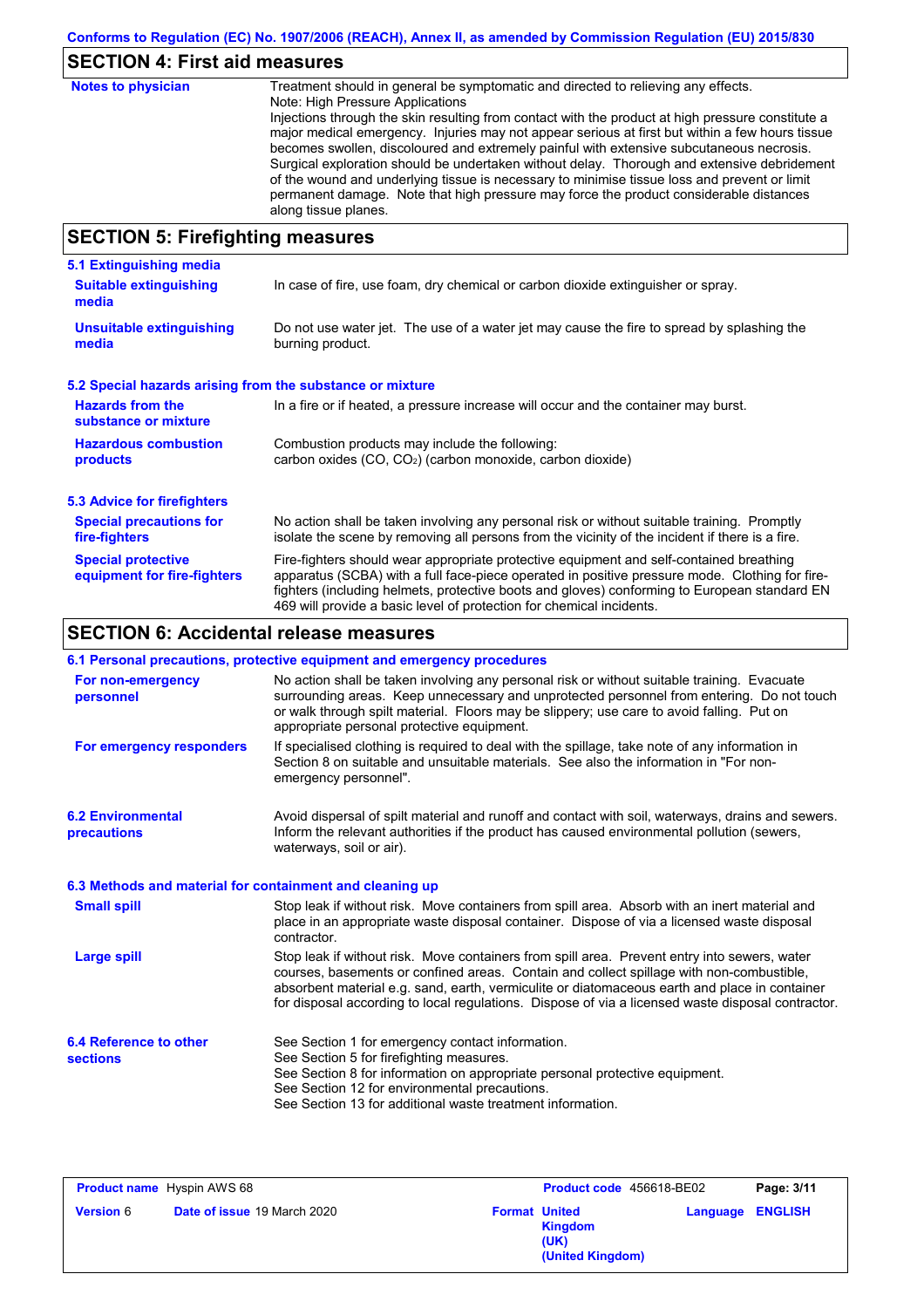## **SECTION 7: Handling and storage**

| 7.1 Precautions for safe handling                                                    |                                                                                                                                                                                                                                                                                                                                                                                                                                                                                          |
|--------------------------------------------------------------------------------------|------------------------------------------------------------------------------------------------------------------------------------------------------------------------------------------------------------------------------------------------------------------------------------------------------------------------------------------------------------------------------------------------------------------------------------------------------------------------------------------|
| <b>Protective measures</b>                                                           | Put on appropriate personal protective equipment.                                                                                                                                                                                                                                                                                                                                                                                                                                        |
| <b>Advice on general</b><br>occupational hygiene                                     | Eating, drinking and smoking should be prohibited in areas where this material is handled,<br>stored and processed. Wash thoroughly after handling. Remove contaminated clothing and<br>protective equipment before entering eating areas. See also Section 8 for additional<br>information on hygiene measures.                                                                                                                                                                         |
| <b>7.2 Conditions for safe</b><br>storage, including any<br><i>incompatibilities</i> | Store in accordance with local requiations. Store in a dry, cool and well-ventilated area, away<br>from incompatible materials (see Section 10). Keep away from heat and direct sunlight. Keep<br>container tightly closed and sealed until ready for use. Containers that have been opened must<br>be carefully resealed and kept upright to prevent leakage. Store and use only in equipment/<br>containers designed for use with this product. Do not store in unlabelled containers. |
| <b>Not suitable</b>                                                                  | Prolonged exposure to elevated temperature.                                                                                                                                                                                                                                                                                                                                                                                                                                              |
| 7.3 Specific end use(s)                                                              |                                                                                                                                                                                                                                                                                                                                                                                                                                                                                          |
| <b>Recommendations</b>                                                               | See section 1.2 and Exposure scenarios in annex, if applicable.                                                                                                                                                                                                                                                                                                                                                                                                                          |

## **SECTION 8: Exposure controls/personal protection**

#### **8.1 Control parameters**

**Occupational exposure limits** No exposure limit value known.

No exposure limit value known.

Whilst specific OELs for certain components may be shown in this section, other components may be present in any mist, vapour or dust produced. Therefore, the specific OELs may not be applicable to the product as a whole and are provided for guidance only.

**Recommended monitoring procedures** If this product contains ingredients with exposure limits, personal, workplace atmosphere or biological monitoring may be required to determine the effectiveness of the ventilation or other control measures and/or the necessity to use respiratory protective equipment. Reference should be made to monitoring standards, such as the following: European Standard EN 689 (Workplace atmospheres - Guidance for the assessment of exposure by inhalation to chemical agents for comparison with limit values and measurement strategy) European Standard EN 14042 (Workplace atmospheres - Guide for the application and use of procedures for the assessment of exposure to chemical and biological agents) European Standard EN 482 (Workplace atmospheres - General requirements for the performance of procedures for the measurement of chemical agents) Reference to national guidance documents for methods for the determination of hazardous substances will also be required.

#### **Derived No Effect Level**

No DNELs/DMELs available.

#### **Predicted No Effect Concentration**

No PNECs available

#### **8.2 Exposure controls**

| <b>Appropriate engineering</b><br><b>controls</b><br><b>Individual protection measures</b> | Provide exhaust ventilation or other engineering controls to keep the relevant airborne<br>concentrations below their respective occupational exposure limits.<br>All activities involving chemicals should be assessed for their risks to health, to ensure<br>exposures are adequately controlled. Personal protective equipment should only be considered<br>after other forms of control measures (e.g. engineering controls) have been suitably evaluated.<br>Personal protective equipment should conform to appropriate standards, be suitable for use, be<br>kept in good condition and properly maintained.<br>Your supplier of personal protective equipment should be consulted for advice on selection and<br>appropriate standards. For further information contact your national organisation for standards.<br>The final choice of protective equipment will depend upon a risk assessment. It is important to<br>ensure that all items of personal protective equipment are compatible. |                      |                          |          |                |
|--------------------------------------------------------------------------------------------|---------------------------------------------------------------------------------------------------------------------------------------------------------------------------------------------------------------------------------------------------------------------------------------------------------------------------------------------------------------------------------------------------------------------------------------------------------------------------------------------------------------------------------------------------------------------------------------------------------------------------------------------------------------------------------------------------------------------------------------------------------------------------------------------------------------------------------------------------------------------------------------------------------------------------------------------------------------------------------------------------------|----------------------|--------------------------|----------|----------------|
|                                                                                            |                                                                                                                                                                                                                                                                                                                                                                                                                                                                                                                                                                                                                                                                                                                                                                                                                                                                                                                                                                                                         |                      |                          |          |                |
| <b>Hygiene measures</b>                                                                    | Wash hands, forearms and face thoroughly after handling chemical products, before eating,<br>smoking and using the lavatory and at the end of the working period. Ensure that eyewash<br>stations and safety showers are close to the workstation location.                                                                                                                                                                                                                                                                                                                                                                                                                                                                                                                                                                                                                                                                                                                                             |                      |                          |          |                |
| <b>Respiratory protection</b>                                                              | In case of insufficient ventilation, wear suitable respiratory equipment.<br>The correct choice of respiratory protection depends upon the chemicals being handled, the<br>conditions of work and use, and the condition of the respiratory equipment. Safety procedures<br>should be developed for each intended application. Respiratory protection equipment should<br>therefore be chosen in consultation with the supplier/manufacturer and with a full assessment<br>of the working conditions.                                                                                                                                                                                                                                                                                                                                                                                                                                                                                                   |                      |                          |          |                |
| <b>Product name</b> Hyspin AWS 68                                                          |                                                                                                                                                                                                                                                                                                                                                                                                                                                                                                                                                                                                                                                                                                                                                                                                                                                                                                                                                                                                         |                      | Product code 456618-BE02 |          | Page: 4/11     |
| <b>Version 6</b><br>Date of issue 19 March 2020                                            |                                                                                                                                                                                                                                                                                                                                                                                                                                                                                                                                                                                                                                                                                                                                                                                                                                                                                                                                                                                                         | <b>Format United</b> | <b>Kingdom</b>           | Language | <b>ENGLISH</b> |

**Kingdom (UK) (United Kingdom)**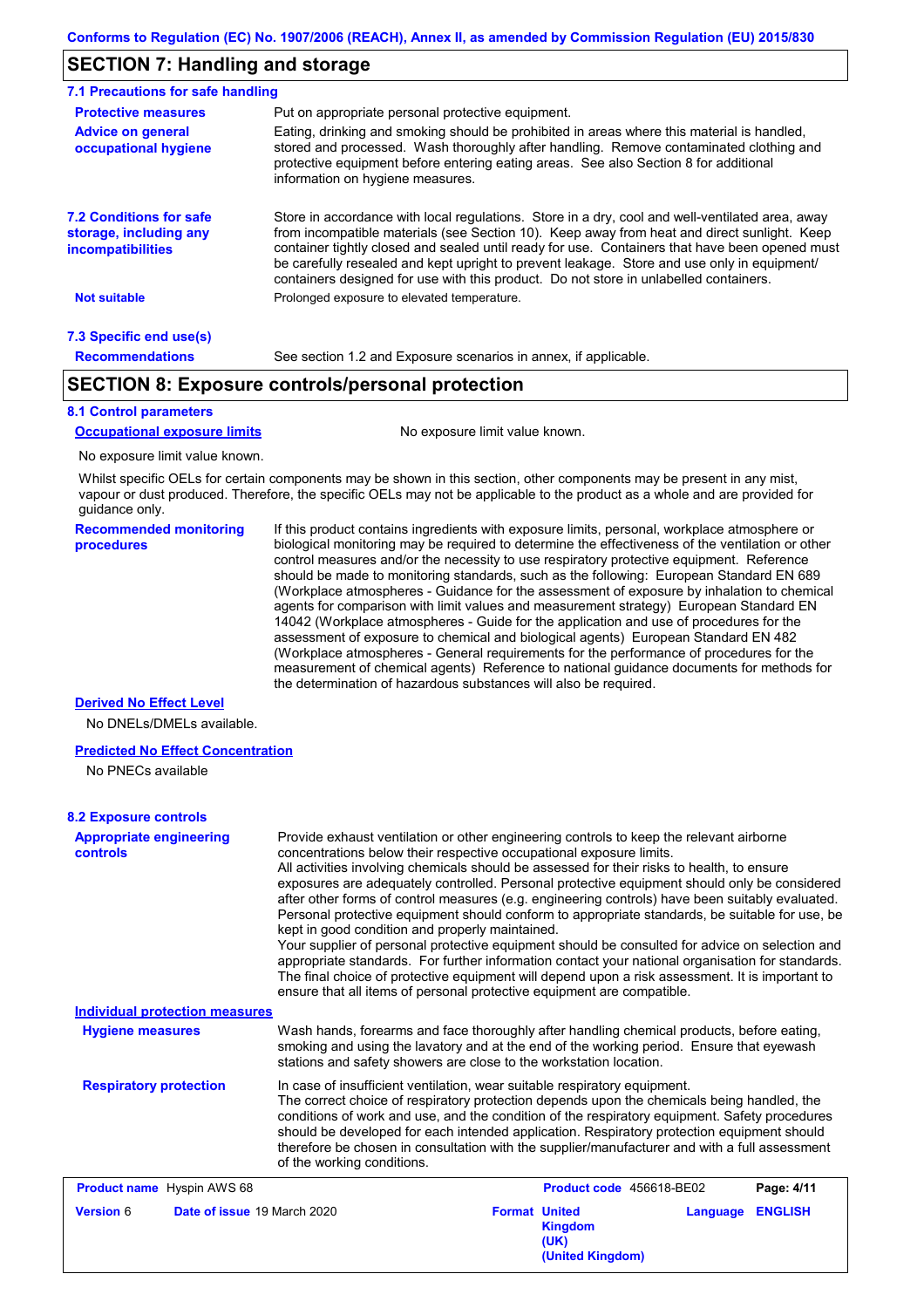# **SECTION 8: Exposure controls/personal protection**

| <b>Eye/face protection</b><br><b>Skin protection</b> | Safety glasses with side shields.                                                                                                                                                                                                                                                                                                                                                                                                                                                                                                                                                                                                                 |  |  |  |  |  |
|------------------------------------------------------|---------------------------------------------------------------------------------------------------------------------------------------------------------------------------------------------------------------------------------------------------------------------------------------------------------------------------------------------------------------------------------------------------------------------------------------------------------------------------------------------------------------------------------------------------------------------------------------------------------------------------------------------------|--|--|--|--|--|
| <b>Hand protection</b>                               | <b>General Information:</b>                                                                                                                                                                                                                                                                                                                                                                                                                                                                                                                                                                                                                       |  |  |  |  |  |
|                                                      | Because specific work environments and material handling practices vary, safety procedures<br>should be developed for each intended application. The correct choice of protective gloves<br>depends upon the chemicals being handled, and the conditions of work and use. Most gloves<br>provide protection for only a limited time before they must be discarded and replaced (even the<br>best chemically resistant gloves will break down after repeated chemical exposures).                                                                                                                                                                  |  |  |  |  |  |
|                                                      | Gloves should be chosen in consultation with the supplier / manufacturer and taking account of<br>a full assessment of the working conditions.                                                                                                                                                                                                                                                                                                                                                                                                                                                                                                    |  |  |  |  |  |
|                                                      | Recommended: Nitrile gloves.<br><b>Breakthrough time:</b>                                                                                                                                                                                                                                                                                                                                                                                                                                                                                                                                                                                         |  |  |  |  |  |
|                                                      | Breakthrough time data are generated by glove manufacturers under laboratory test conditions<br>and represent how long a glove can be expected to provide effective permeation resistance. It<br>is important when following breakthrough time recommendations that actual workplace<br>conditions are taken into account. Always consult with your glove supplier for up-to-date<br>technical information on breakthrough times for the recommended glove type.<br>Our recommendations on the selection of gloves are as follows:                                                                                                                |  |  |  |  |  |
|                                                      | Continuous contact:                                                                                                                                                                                                                                                                                                                                                                                                                                                                                                                                                                                                                               |  |  |  |  |  |
|                                                      | Gloves with a minimum breakthrough time of 240 minutes, or >480 minutes if suitable gloves<br>can be obtained.<br>If suitable gloves are not available to offer that level of protection, gloves with shorter<br>breakthrough times may be acceptable as long as appropriate glove maintenance and<br>replacement regimes are determined and adhered to.                                                                                                                                                                                                                                                                                          |  |  |  |  |  |
|                                                      | Short-term / splash protection:                                                                                                                                                                                                                                                                                                                                                                                                                                                                                                                                                                                                                   |  |  |  |  |  |
|                                                      | Recommended breakthrough times as above.<br>It is recognised that for short-term, transient exposures, gloves with shorter breakthrough times<br>may commonly be used. Therefore, appropriate maintenance and replacement regimes must<br>be determined and rigorously followed.                                                                                                                                                                                                                                                                                                                                                                  |  |  |  |  |  |
|                                                      | <b>Glove Thickness:</b>                                                                                                                                                                                                                                                                                                                                                                                                                                                                                                                                                                                                                           |  |  |  |  |  |
|                                                      | For general applications, we recommend gloves with a thickness typically greater than 0.35 mm.                                                                                                                                                                                                                                                                                                                                                                                                                                                                                                                                                    |  |  |  |  |  |
|                                                      | It should be emphasised that glove thickness is not necessarily a good predictor of glove<br>resistance to a specific chemical, as the permeation efficiency of the glove will be dependent<br>on the exact composition of the glove material. Therefore, glove selection should also be based<br>on consideration of the task requirements and knowledge of breakthrough times.<br>Glove thickness may also vary depending on the glove manufacturer, the glove type and the<br>glove model. Therefore, the manufacturers' technical data should always be taken into account<br>to ensure selection of the most appropriate glove for the task. |  |  |  |  |  |
|                                                      | Note: Depending on the activity being conducted, gloves of varying thickness may be required<br>for specific tasks. For example:                                                                                                                                                                                                                                                                                                                                                                                                                                                                                                                  |  |  |  |  |  |
|                                                      | • Thinner gloves (down to 0.1 mm or less) may be required where a high degree of manual<br>dexterity is needed. However, these gloves are only likely to give short duration protection and<br>would normally be just for single use applications, then disposed of.                                                                                                                                                                                                                                                                                                                                                                              |  |  |  |  |  |
|                                                      | • Thicker gloves (up to 3 mm or more) may be required where there is a mechanical (as well<br>as a chemical) risk i.e. where there is abrasion or puncture potential.                                                                                                                                                                                                                                                                                                                                                                                                                                                                             |  |  |  |  |  |
| <b>Skin and body</b>                                 | Use of protective clothing is good industrial practice.<br>Personal protective equipment for the body should be selected based on the task being<br>performed and the risks involved and should be approved by a specialist before handling this<br>product.<br>Cotton or polyester/cotton overalls will only provide protection against light superficial                                                                                                                                                                                                                                                                                        |  |  |  |  |  |
|                                                      | contamination that will not soak through to the skin. Overalls should be laundered on a regular<br>basis. When the risk of skin exposure is high (e.g. when cleaning up spillages or if there is a<br>risk of splashing) then chemical resistant aprons and/or impervious chemical suits and boots<br>will be required.                                                                                                                                                                                                                                                                                                                           |  |  |  |  |  |
| <b>Product name</b> Hyspin AWS 68                    | Product code 456618-BE02<br>Page: 5/11                                                                                                                                                                                                                                                                                                                                                                                                                                                                                                                                                                                                            |  |  |  |  |  |
| <b>Version</b> 6                                     | Date of issue 19 March 2020<br><b>Format United</b><br>Language ENGLISH<br><b>Kingdom</b><br>(UK)<br>(United Kingdom)                                                                                                                                                                                                                                                                                                                                                                                                                                                                                                                             |  |  |  |  |  |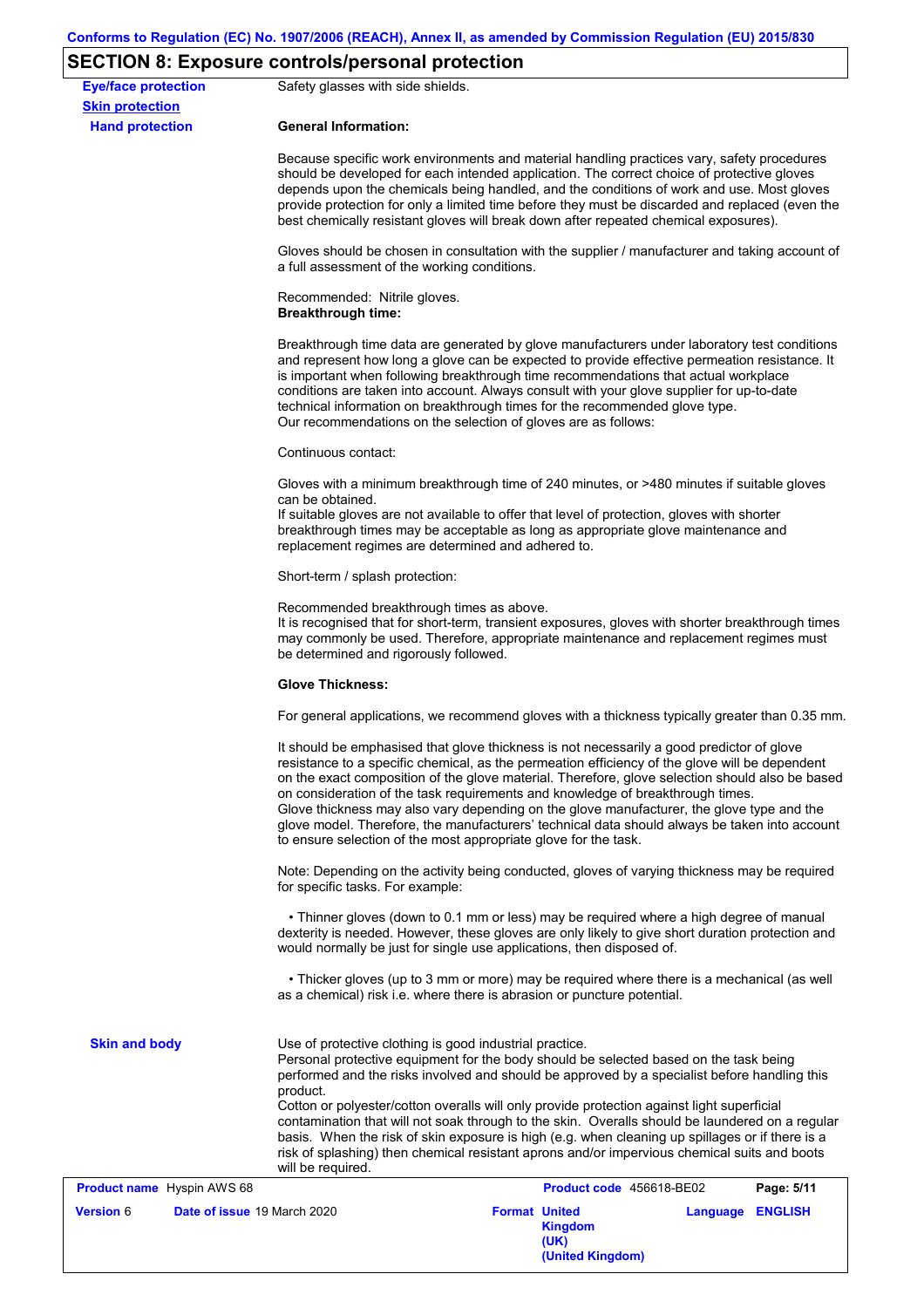# **SECTION 8: Exposure controls/personal protection**

| <b>Refer to standards:</b>                | Respiratory protection: EN 529<br>Gloves: EN 420, EN 374<br>Eye protection: EN 166<br>Filtering half-mask: EN 149<br>Filtering half-mask with valve: EN 405<br>Half-mask: EN 140 plus filter<br>Full-face mask: EN 136 plus filter<br>Particulate filters: EN 143<br>Gas/combined filters: EN 14387                           |
|-------------------------------------------|-------------------------------------------------------------------------------------------------------------------------------------------------------------------------------------------------------------------------------------------------------------------------------------------------------------------------------|
| <b>Environmental exposure</b><br>controls | Emissions from ventilation or work process equipment should be checked to ensure they<br>comply with the requirements of environmental protection legislation. In some cases, fume<br>scrubbers, filters or engineering modifications to the process equipment will be necessary to<br>reduce emissions to acceptable levels. |

# **SECTION 9: Physical and chemical properties**

## **9.1 Information on basic physical and chemical properties**

| <b>Appearance</b>                                      |                                                                                                                               |
|--------------------------------------------------------|-------------------------------------------------------------------------------------------------------------------------------|
| <b>Physical state</b>                                  | Liquid.                                                                                                                       |
| <b>Colour</b>                                          | Colourless. [Light]                                                                                                           |
| Odour                                                  | Not available.                                                                                                                |
| <b>Odour threshold</b>                                 | Not available.                                                                                                                |
| pH                                                     | Not available.                                                                                                                |
| <b>Melting point/freezing point</b>                    | Not available.                                                                                                                |
| Initial boiling point and boiling<br>range             | Not available.                                                                                                                |
| <b>Pour point</b>                                      | $-21 °C$                                                                                                                      |
| <b>Flash point</b>                                     | $\mathcal{Q}$ losed cup: >200°C (>392°F) [Pensky-Martens.]                                                                    |
| <b>Evaporation rate</b>                                | Not available.                                                                                                                |
| <b>Flammability (solid, gas)</b>                       | Not available.                                                                                                                |
| <b>Upper/lower flammability or</b><br>explosive limits | Not available.                                                                                                                |
| <b>Vapour pressure</b>                                 | Not available.                                                                                                                |
| <b>Vapour density</b>                                  | Not available.                                                                                                                |
| <b>Relative density</b>                                | Not available.                                                                                                                |
| <b>Density</b>                                         | <1000 kg/m <sup>3</sup> (<1 g/cm <sup>3</sup> ) at 15 <sup>°</sup> C                                                          |
| Solubility(ies)                                        | insoluble in water.                                                                                                           |
| <b>Partition coefficient: n-octanol/</b><br>water      | Not available.                                                                                                                |
| <b>Auto-ignition temperature</b>                       | Not available.                                                                                                                |
| <b>Decomposition temperature</b>                       | Not available.                                                                                                                |
| <b>Viscosity</b>                                       | Kinematic: 68 mm <sup>2</sup> /s (68 cSt) at $40^{\circ}$ C<br>Kinematic: 8.6 mm <sup>2</sup> /s (8.6 cSt) at $100^{\circ}$ C |
| <b>Explosive properties</b>                            | Not available                                                                                                                 |
| <b>Oxidising properties</b>                            | Not available.                                                                                                                |

#### **9.2 Other information**

No additional information.

| <b>SECTION 10: Stability and reactivity</b> |                                                                                                                                                                         |                      |                                            |          |                |
|---------------------------------------------|-------------------------------------------------------------------------------------------------------------------------------------------------------------------------|----------------------|--------------------------------------------|----------|----------------|
| <b>10.1 Reactivity</b>                      | No specific test data available for this product. Refer to Conditions to avoid and Incompatible<br>materials for additional information.                                |                      |                                            |          |                |
| <b>10.2 Chemical stability</b>              | The product is stable.                                                                                                                                                  |                      |                                            |          |                |
| 10.3 Possibility of<br>hazardous reactions  | Under normal conditions of storage and use, hazardous reactions will not occur.<br>Under normal conditions of storage and use, hazardous polymerisation will not occur. |                      |                                            |          |                |
| <b>10.4 Conditions to avoid</b>             | Avoid all possible sources of ignition (spark or flame).                                                                                                                |                      |                                            |          |                |
| <b>Product name</b> Hyspin AWS 68           |                                                                                                                                                                         |                      | Product code 456618-BE02                   |          | Page: 6/11     |
| <b>Version 6</b>                            | <b>Date of issue 19 March 2020</b>                                                                                                                                      | <b>Format United</b> | <b>Kingdom</b><br>(UK)<br>(United Kingdom) | Language | <b>ENGLISH</b> |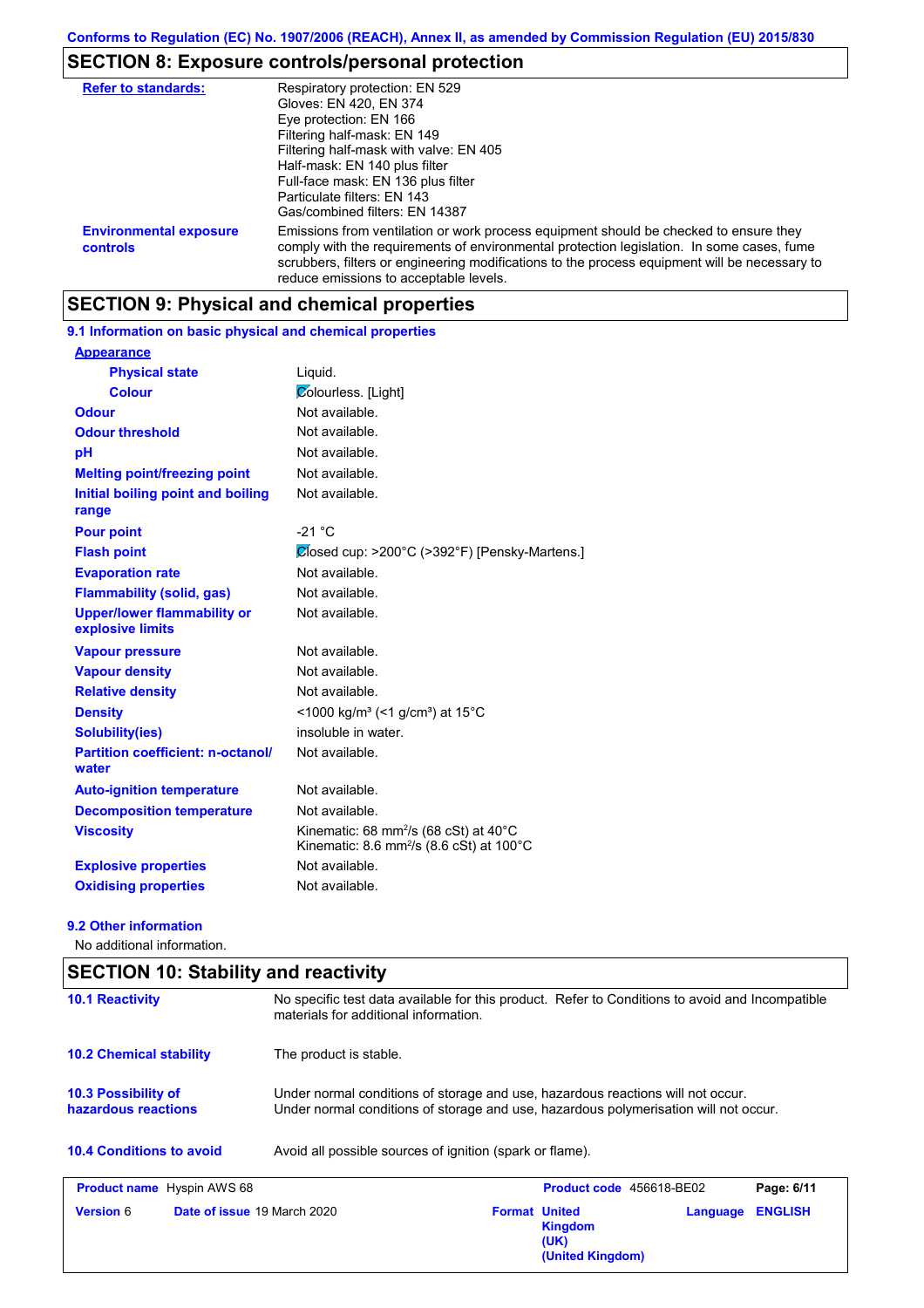| <b>SECTION 10: Stability and reactivity</b>                                                                |                                                                                                                   |  |  |  |  |
|------------------------------------------------------------------------------------------------------------|-------------------------------------------------------------------------------------------------------------------|--|--|--|--|
| 10.5 Incompatible materials<br>Reactive or incompatible with the following materials: oxidising materials. |                                                                                                                   |  |  |  |  |
| <b>10.6 Hazardous</b><br>decomposition products                                                            | Under normal conditions of storage and use, hazardous decomposition products should not be<br>produced.           |  |  |  |  |
| <b>SECTION 11: Toxicological information</b>                                                               |                                                                                                                   |  |  |  |  |
| 11.1 Information on toxicological effects                                                                  |                                                                                                                   |  |  |  |  |
| <b>Acute toxicity estimates</b>                                                                            |                                                                                                                   |  |  |  |  |
| Not available.                                                                                             |                                                                                                                   |  |  |  |  |
| <b>Information on likely</b><br>routes of exposure                                                         | Routes of entry anticipated: Dermal, Inhalation.                                                                  |  |  |  |  |
| <b>Potential acute health effects</b>                                                                      |                                                                                                                   |  |  |  |  |
| <b>Inhalation</b>                                                                                          | Vapour inhalation under ambient conditions is not normally a problem due to low vapour<br>pressure.               |  |  |  |  |
| <b>Ingestion</b>                                                                                           | No known significant effects or critical hazards.                                                                 |  |  |  |  |
| <b>Skin contact</b>                                                                                        | Defatting to the skin. May cause skin dryness and irritation.                                                     |  |  |  |  |
| Eye contact                                                                                                | No known significant effects or critical hazards.                                                                 |  |  |  |  |
|                                                                                                            | <b>Symptoms related to the physical, chemical and toxicological characteristics</b>                               |  |  |  |  |
| <b>Inhalation</b>                                                                                          | No specific data.                                                                                                 |  |  |  |  |
| <b>Ingestion</b>                                                                                           | No specific data.                                                                                                 |  |  |  |  |
| <b>Skin contact</b>                                                                                        | Adverse symptoms may include the following:<br>irritation<br>dryness<br>cracking                                  |  |  |  |  |
| <b>Eye contact</b>                                                                                         | No specific data.                                                                                                 |  |  |  |  |
|                                                                                                            | Delayed and immediate effects as well as chronic effects from short and long-term exposure                        |  |  |  |  |
| <b>Inhalation</b>                                                                                          | Overexposure to the inhalation of airborne droplets or aerosols may cause irritation of the<br>respiratory tract. |  |  |  |  |
| <b>Ingestion</b>                                                                                           | Ingestion of large quantities may cause nausea and diarrhoea.                                                     |  |  |  |  |
| <b>Skin contact</b>                                                                                        | Prolonged or repeated contact can defat the skin and lead to irritation and/or dermatitis.                        |  |  |  |  |
| <b>Eye contact</b>                                                                                         | Potential risk of transient stinging or redness if accidental eye contact occurs.                                 |  |  |  |  |
| <b>Potential chronic health effects</b>                                                                    |                                                                                                                   |  |  |  |  |
| <b>General</b>                                                                                             | No known significant effects or critical hazards.                                                                 |  |  |  |  |
| <b>Carcinogenicity</b>                                                                                     | No known significant effects or critical hazards.                                                                 |  |  |  |  |
| <b>Mutagenicity</b>                                                                                        | No known significant effects or critical hazards.                                                                 |  |  |  |  |
| <b>Developmental effects</b>                                                                               | No known significant effects or critical hazards.                                                                 |  |  |  |  |
| <b>Fertility effects</b>                                                                                   | No known significant effects or critical hazards.                                                                 |  |  |  |  |

### **12.1 Toxicity**

**Environmental hazards** Not classified as dangerous

## **12.2 Persistence and degradability**

Expected to be biodegradable.

## **12.3 Bioaccumulative potential**

This product is not expected to bioaccumulate through food chains in the environment.

| <b>12.4 Mobility in soil</b>                                  |                                                                      |
|---------------------------------------------------------------|----------------------------------------------------------------------|
| <b>Soil/water partition</b><br>coefficient (K <sub>oc</sub> ) | Not available.                                                       |
| <b>Mobility</b>                                               | Spillages may penetrate the soil causing ground water contamination. |

## **12.5 Results of PBT and vPvB assessment**

Product does not meet the criteria for PBT or vPvB according to Regulation (EC) No. 1907/2006, Annex XIII.

| <b>Product name</b> Hyspin AWS 68 |                                    | Product code 456618-BE02 |                                            | Page: 7/11              |  |
|-----------------------------------|------------------------------------|--------------------------|--------------------------------------------|-------------------------|--|
| <b>Version 6</b>                  | <b>Date of issue 19 March 2020</b> | <b>Format United</b>     | <b>Kingdom</b><br>(UK)<br>(United Kingdom) | <b>Language ENGLISH</b> |  |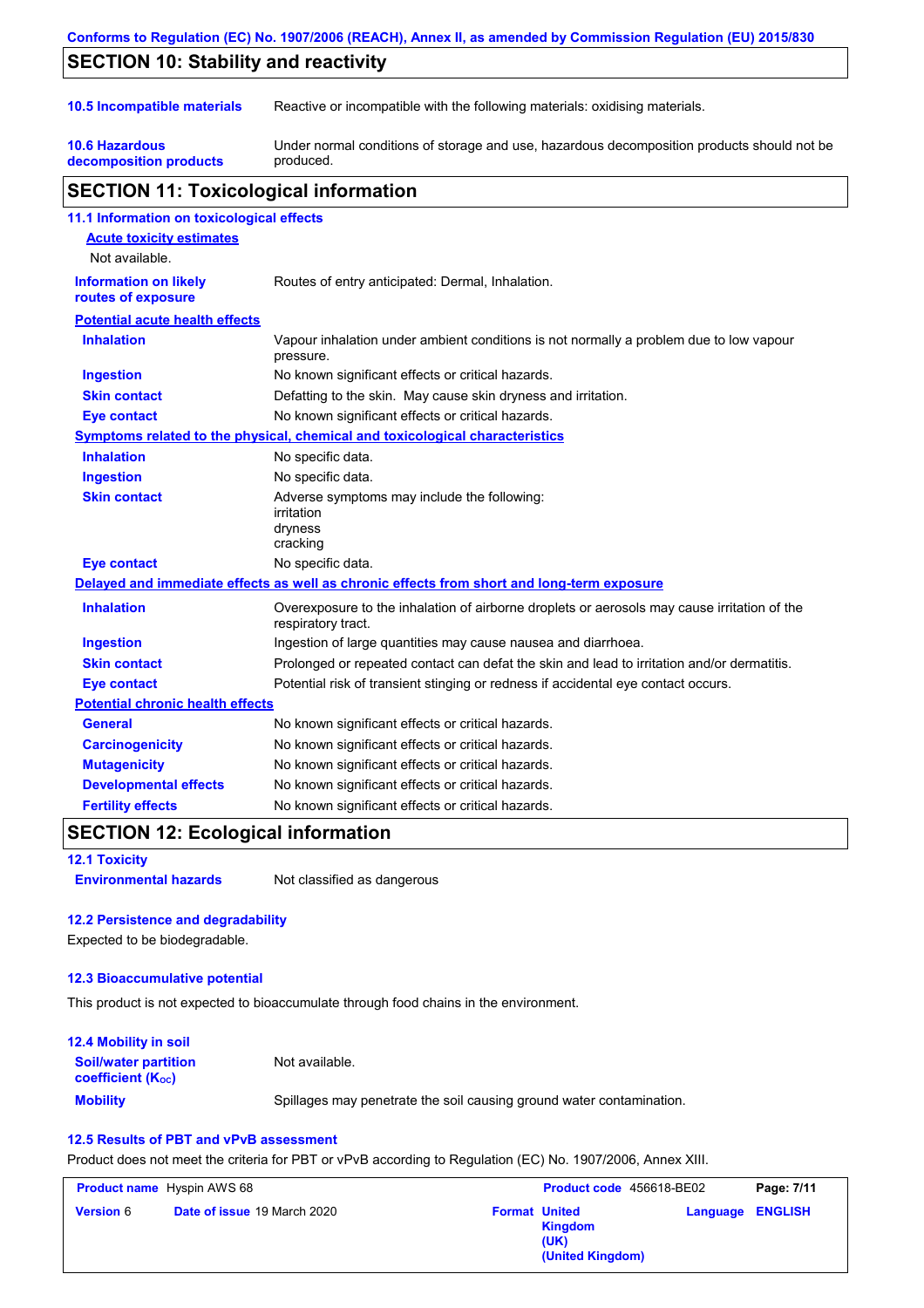# **SECTION 12: Ecological information**

#### **12.6 Other adverse effects**

**Other ecological information**

Spills may form a film on water surfaces causing physical damage to organisms. Oxygen transfer could also be impaired.

## **SECTION 13: Disposal considerations**

### **13.1 Waste treatment methods**

#### **Product**

**Methods of disposal**

Where possible, arrange for product to be recycled. Dispose of via an authorised person/ licensed waste disposal contractor in accordance with local regulations.

## **Hazardous waste** Yes.

| European waste catalogue (EWC) |                                              |  |  |
|--------------------------------|----------------------------------------------|--|--|
| <b>Waste code</b>              | <b>Waste designation</b>                     |  |  |
| $130110*$                      | mineral based non-chlorinated hydraulic oils |  |  |

However, deviation from the intended use and/or the presence of any potential contaminants may require an alternative waste disposal code to be assigned by the end user.

### **Packaging**

| <b>Methods of disposal</b> | Where possible, arrange for product to be recycled. Dispose of via an authorised person/<br>licensed waste disposal contractor in accordance with local regulations.                                                                    |
|----------------------------|-----------------------------------------------------------------------------------------------------------------------------------------------------------------------------------------------------------------------------------------|
| <b>Waste code</b>          | European waste catalogue (EWC)                                                                                                                                                                                                          |
| 15 01 10*                  | packaging containing residues of or contaminated by hazardous substances                                                                                                                                                                |
| <b>Special precautions</b> | This material and its container must be disposed of in a safe way. Empty containers or liners<br>may retain some product residues. Avoid dispersal of spilt material and runoff and contact with<br>soil, waterways, drains and sewers. |
| <b>References</b>          | Commission 2014/955/EU<br>Directive 2008/98/EC                                                                                                                                                                                          |

## **SECTION 14: Transport information**

|                                           | <b>ADR/RID</b> | <b>ADN</b>     | <b>IMDG</b>    | <b>IATA</b>    |
|-------------------------------------------|----------------|----------------|----------------|----------------|
| 14.1 UN number                            | Not regulated. | Not regulated. | Not regulated. | Not regulated. |
| 14.2 UN proper<br>shipping name           |                |                |                |                |
| <b>14.3 Transport</b><br>hazard class(es) |                |                |                |                |
| 14.4 Packing<br>group                     |                |                |                |                |
| 14.5<br><b>Environmental</b><br>hazards   | No.            | No.            | No.            | No.            |
| <b>Additional</b><br>information          |                |                |                |                |

**14.6 Special precautions for user** Not available.

**14.7 Transport in bulk according to Annex II of Marpol and the IBC Code** Not available.

|                  | <b>Product name</b> Hyspin AWS 68  |                      | Product code 456618-BE02            |                         | Page: 8/11 |
|------------------|------------------------------------|----------------------|-------------------------------------|-------------------------|------------|
| <b>Version</b> 6 | <b>Date of issue 19 March 2020</b> | <b>Format United</b> | Kingdom<br>(UK)<br>(United Kingdom) | <b>Language ENGLISH</b> |            |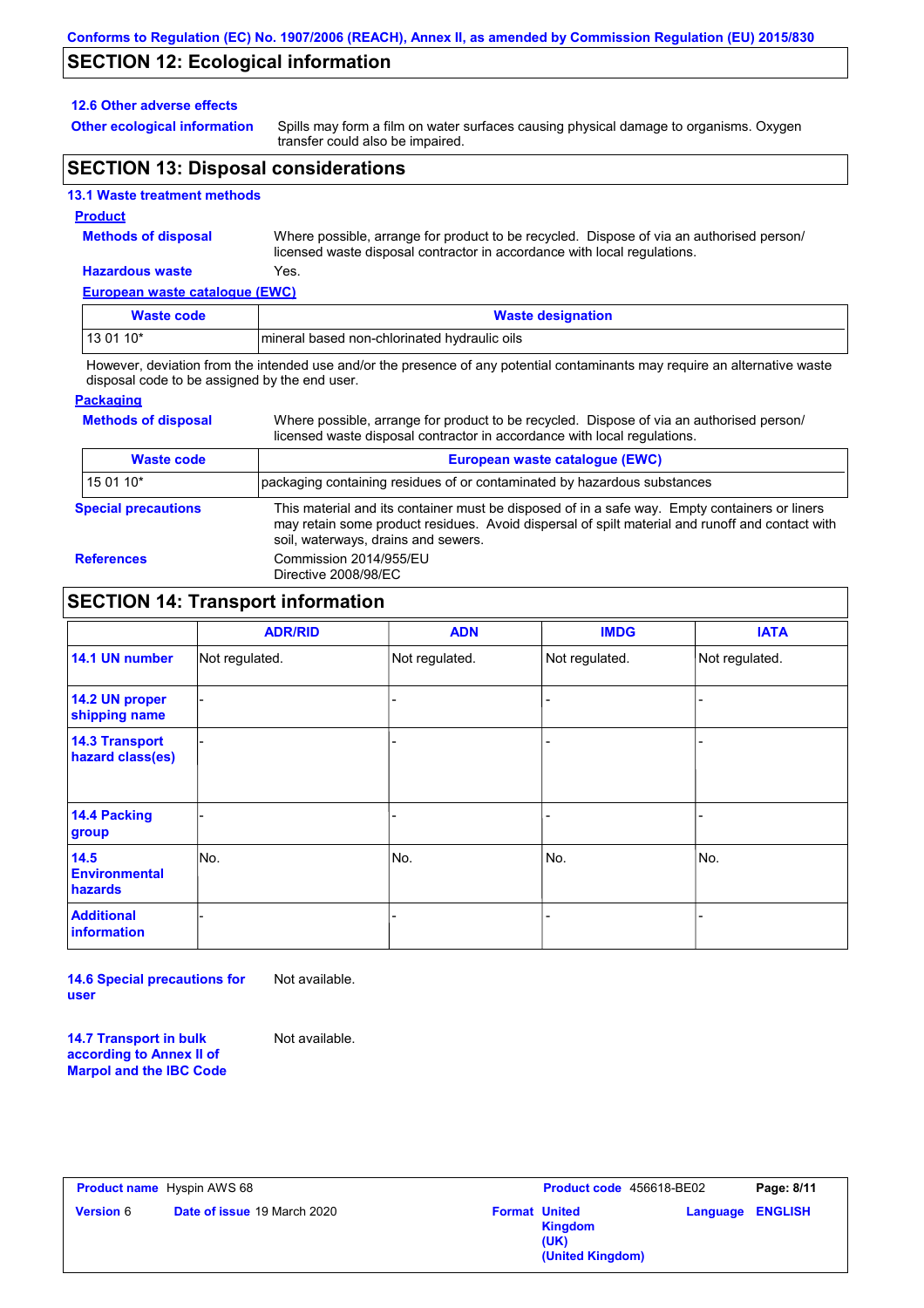# **SECTION 15: Regulatory information**

|                                                                 | 15.1 Safety, health and environmental regulations/legislation specific for the substance or mixture                            |
|-----------------------------------------------------------------|--------------------------------------------------------------------------------------------------------------------------------|
| EU Regulation (EC) No. 1907/2006 (REACH)                        |                                                                                                                                |
| Annex XIV - List of substances subject to authorisation         |                                                                                                                                |
| <b>Annex XIV</b>                                                |                                                                                                                                |
| None of the components are listed.                              |                                                                                                                                |
| <b>Substances of very high concern</b>                          |                                                                                                                                |
| None of the components are listed.                              |                                                                                                                                |
| <b>Other regulations</b>                                        |                                                                                                                                |
| <b>REACH Status</b>                                             | The company, as identified in Section 1, sells this product in the EU in compliance with the<br>current requirements of REACH. |
| <b>United States inventory</b><br>(TSCA 8b)                     | All components are active or exempted.                                                                                         |
| <b>Australia inventory (AICS)</b>                               | All components are listed or exempted.                                                                                         |
| <b>Canada inventory</b>                                         | All components are listed or exempted.                                                                                         |
| <b>China inventory (IECSC)</b>                                  | All components are listed or exempted.                                                                                         |
| <b>Japan inventory (ENCS)</b>                                   | All components are listed or exempted.                                                                                         |
| <b>Korea inventory (KECI)</b>                                   | All components are listed or exempted.                                                                                         |
| <b>Philippines inventory</b><br>(PICCS)                         | All components are listed or exempted.                                                                                         |
| <b>Taiwan Chemical</b><br><b>Substances Inventory</b><br>(TCSI) | All components are listed or exempted.                                                                                         |
| Ozone depleting substances (1005/2009/EU)                       |                                                                                                                                |
| Not listed.                                                     |                                                                                                                                |
| Prior Informed Consent (PIC) (649/2012/EU)<br>Not listed.       |                                                                                                                                |
|                                                                 |                                                                                                                                |
| EU - Water framework directive - Priority substances            |                                                                                                                                |
| Mone of the components are listed.                              |                                                                                                                                |
| <b>Seveso Directive</b>                                         |                                                                                                                                |
| This product is not controlled under the Seveso Directive       |                                                                                                                                |

This product is not controlled under the Seveso Directive.

| <b>15.2 Chemical safety</b> | A Chemical Safety Assessment has been carried out for one or more of the substances within  |
|-----------------------------|---------------------------------------------------------------------------------------------|
| assessment                  | this mixture. A Chemical Safety Assessment has not been carried out for the mixture itself. |

# **SECTION 16: Other information**

| <b>Abbreviations and acronyms</b> |                                                                                                                                                   | ADN = European Provisions concerning the International Carriage of Dangerous Goods by                                                                             |  |                          |          |                |  |  |
|-----------------------------------|---------------------------------------------------------------------------------------------------------------------------------------------------|-------------------------------------------------------------------------------------------------------------------------------------------------------------------|--|--------------------------|----------|----------------|--|--|
|                                   |                                                                                                                                                   | Inland Waterway                                                                                                                                                   |  |                          |          |                |  |  |
|                                   |                                                                                                                                                   | ADR = The European Agreement concerning the International Carriage of Dangerous Goods by<br>Road<br>ATE = Acute Toxicity Estimate                                 |  |                          |          |                |  |  |
|                                   |                                                                                                                                                   |                                                                                                                                                                   |  |                          |          |                |  |  |
|                                   |                                                                                                                                                   | <b>BCF</b> = Bioconcentration Factor                                                                                                                              |  |                          |          |                |  |  |
|                                   |                                                                                                                                                   | CAS = Chemical Abstracts Service                                                                                                                                  |  |                          |          |                |  |  |
|                                   |                                                                                                                                                   | CLP = Classification, Labelling and Packaging Regulation [Regulation (EC) No. 1272/2008]<br>CSA = Chemical Safety Assessment                                      |  |                          |          |                |  |  |
|                                   |                                                                                                                                                   |                                                                                                                                                                   |  |                          |          |                |  |  |
|                                   |                                                                                                                                                   | CSR = Chemical Safety Report                                                                                                                                      |  |                          |          |                |  |  |
|                                   |                                                                                                                                                   | DMEL = Derived Minimal Effect Level                                                                                                                               |  |                          |          |                |  |  |
|                                   |                                                                                                                                                   | DNEL = Derived No Effect Level                                                                                                                                    |  |                          |          |                |  |  |
|                                   | EINECS = European Inventory of Existing Commercial chemical Substances<br>ES = Exposure Scenario<br>EUH statement = CLP-specific Hazard statement |                                                                                                                                                                   |  |                          |          |                |  |  |
|                                   |                                                                                                                                                   |                                                                                                                                                                   |  |                          |          |                |  |  |
|                                   |                                                                                                                                                   | EWC = European Waste Catalogue<br>GHS = Globally Harmonized System of Classification and Labelling of Chemicals<br>IATA = International Air Transport Association |  |                          |          |                |  |  |
|                                   |                                                                                                                                                   |                                                                                                                                                                   |  |                          |          |                |  |  |
|                                   |                                                                                                                                                   |                                                                                                                                                                   |  |                          |          |                |  |  |
|                                   | IBC = Intermediate Bulk Container<br><b>IMDG = International Maritime Dangerous Goods</b>                                                         |                                                                                                                                                                   |  |                          |          |                |  |  |
|                                   |                                                                                                                                                   |                                                                                                                                                                   |  |                          |          |                |  |  |
|                                   |                                                                                                                                                   | LogPow = logarithm of the octanol/water partition coefficient                                                                                                     |  |                          |          |                |  |  |
|                                   |                                                                                                                                                   | MARPOL = International Convention for the Prevention of Pollution From Ships, 1973 as                                                                             |  |                          |          |                |  |  |
|                                   |                                                                                                                                                   | modified by the Protocol of 1978. ("Marpol" = marine pollution)                                                                                                   |  |                          |          |                |  |  |
|                                   |                                                                                                                                                   | OECD = Organisation for Economic Co-operation and Development                                                                                                     |  |                          |          |                |  |  |
| <b>Product name</b> Hyspin AWS 68 |                                                                                                                                                   |                                                                                                                                                                   |  | Product code 456618-BE02 |          | Page: 9/11     |  |  |
| <b>Version 6</b>                  |                                                                                                                                                   | Date of issue 19 March 2020                                                                                                                                       |  | <b>Format United</b>     | Language | <b>ENGLISH</b> |  |  |
|                                   |                                                                                                                                                   |                                                                                                                                                                   |  | <b>Kingdom</b>           |          |                |  |  |
|                                   |                                                                                                                                                   |                                                                                                                                                                   |  | (UK)                     |          |                |  |  |
|                                   |                                                                                                                                                   |                                                                                                                                                                   |  | (United Kingdom)         |          |                |  |  |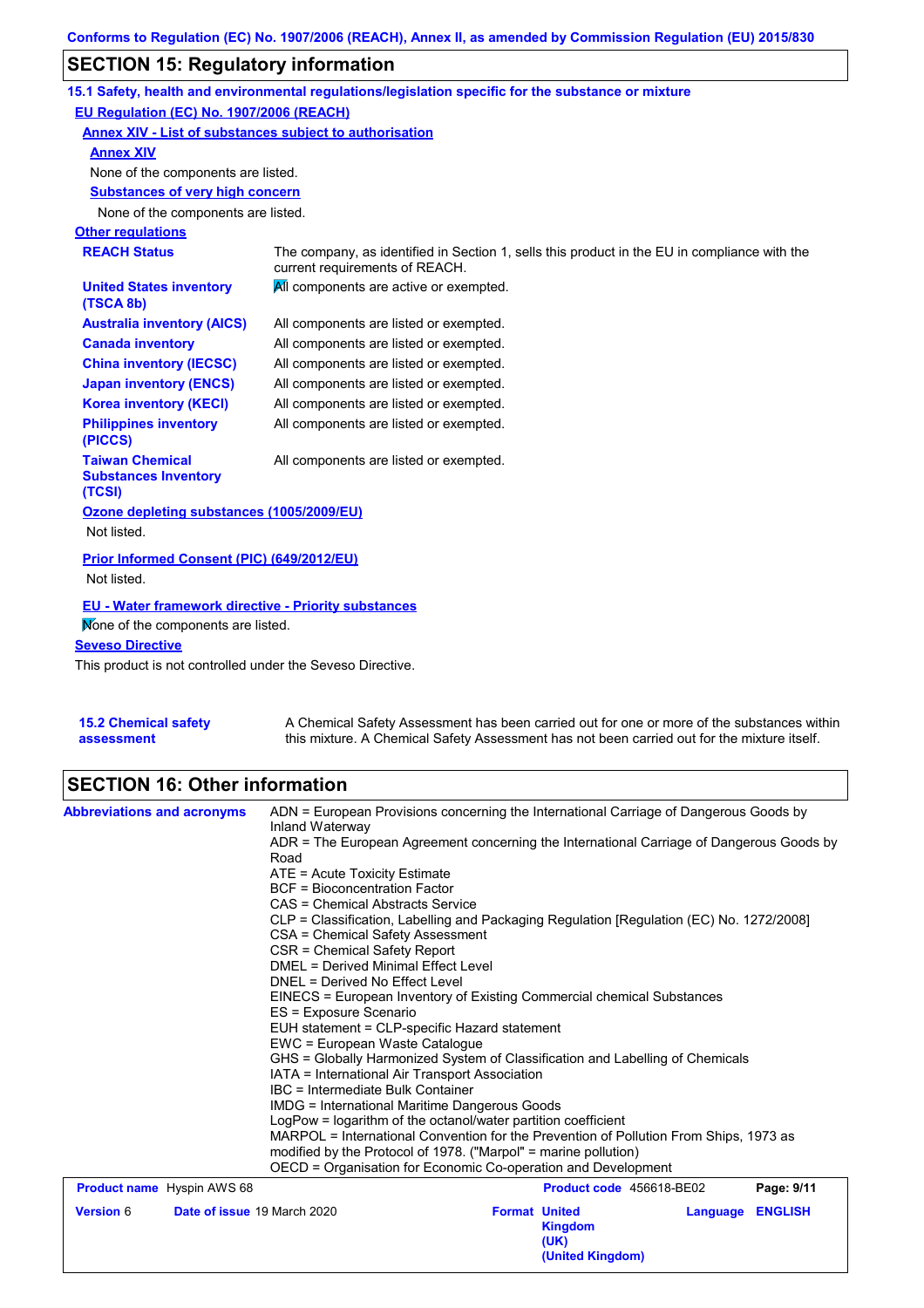## **SECTION 16: Other information**

PBT = Persistent, Bioaccumulative and Toxic PNEC = Predicted No Effect Concentration REACH = Registration, Evaluation, Authorisation and Restriction of Chemicals Regulation [Regulation (EC) No. 1907/2006] RID = The Regulations concerning the International Carriage of Dangerous Goods by Rail RRN = REACH Registration Number SADT = Self-Accelerating Decomposition Temperature SVHC = Substances of Very High Concern STOT-RE = Specific Target Organ Toxicity - Repeated Exposure STOT-SE = Specific Target Organ Toxicity - Single Exposure TWA = Time weighted average UN = United Nations UVCB = Complex hydrocarbon substance VOC = Volatile Organic Compound vPvB = Very Persistent and Very Bioaccumulative Varies = may contain one or more of the following 64741-88-4 / RRN 01-2119488706-23, 64741-89-5 / RRN 01-2119487067-30, 64741-95-3 / RRN 01-2119487081-40, 64741-96-4/ RRN 01-2119483621-38, 64742-01-4 / RRN 01-2119488707-21, 64742-44-5 / RRN 01-2119985177-24, 64742-45-6, 64742-52-5 / RRN 01-2119467170-45, 64742-53-6 / RRN 01-2119480375-34, 64742-54-7 / RRN 01-2119484627-25, 64742-55-8 / RRN 01-2119487077-29, 64742-56-9 / RRN 01-2119480132-48, 64742-57-0 / RRN 01-2119489287-22, 64742-58-1, 64742-62-7 / RRN 01-2119480472-38, 64742-63-8, 64742-65-0 / RRN 01-2119471299-27, 64742-70-7 / RRN 01-2119487080-42, 72623-85-9 / RRN 01-2119555262-43, 72623-86-0 / RRN 01-2119474878-16, 72623-87-1 / RRN 01-2119474889-13

#### **Procedure used to derive the classification according to Regulation (EC) No. 1272/2008 [CLP/GHS]**

| <b>Classification</b>                                  |                            | <b>Justification</b> |
|--------------------------------------------------------|----------------------------|----------------------|
| Not classified.                                        |                            |                      |
| <b>Full text of abbreviated H</b><br><b>statements</b> | Not applicable.            |                      |
| <b>Full text of classifications</b><br>[CLP/GHS]       | Not applicable.            |                      |
| <b>History</b>                                         |                            |                      |
| Date of issue/Date of<br><b>revision</b>               | 19/03/2020.                |                      |
| Date of previous issue                                 | 09/10/2018.                |                      |
| <b>Prepared by</b>                                     | <b>Product Stewardship</b> |                      |

#### **Indicates information that has changed from previously issued version.**

#### **Notice to reader**

All reasonably practicable steps have been taken to ensure this data sheet and the health, safety and environmental information contained in it is accurate as of the date specified below. No warranty or representation, express or implied is made as to the accuracy or completeness of the data and information in this data sheet.

The data and advice given apply when the product is sold for the stated application or applications. You should not use the product other than for the stated application or applications without seeking advice from BP Group.

It is the user's obligation to evaluate and use this product safely and to comply with all applicable laws and regulations. The BP Group shall not be responsible for any damage or injury resulting from use, other than the stated product use of the material, from any failure to adhere to recommendations, or from any hazards inherent in the nature of the material. Purchasers of the product for supply to a third party for use at work, have a duty to take all necessary steps to ensure that any person handling or using the product is provided with the information in this sheet. Employers have a duty to tell employees and others who may be affected of any hazards described in this sheet and of any precautions that should be taken. You can contact the BP Group to ensure that this document is the most current available. Alteration of this document is strictly prohibited.

| <b>Product name</b> Hyspin AWS 68 |                                    | Product code 456618-BE02 | Page: 10/11                                |          |                |
|-----------------------------------|------------------------------------|--------------------------|--------------------------------------------|----------|----------------|
| <b>Version 6</b>                  | <b>Date of issue 19 March 2020</b> | <b>Format United</b>     | <b>Kingdom</b><br>(UK)<br>(United Kingdom) | Language | <b>ENGLISH</b> |